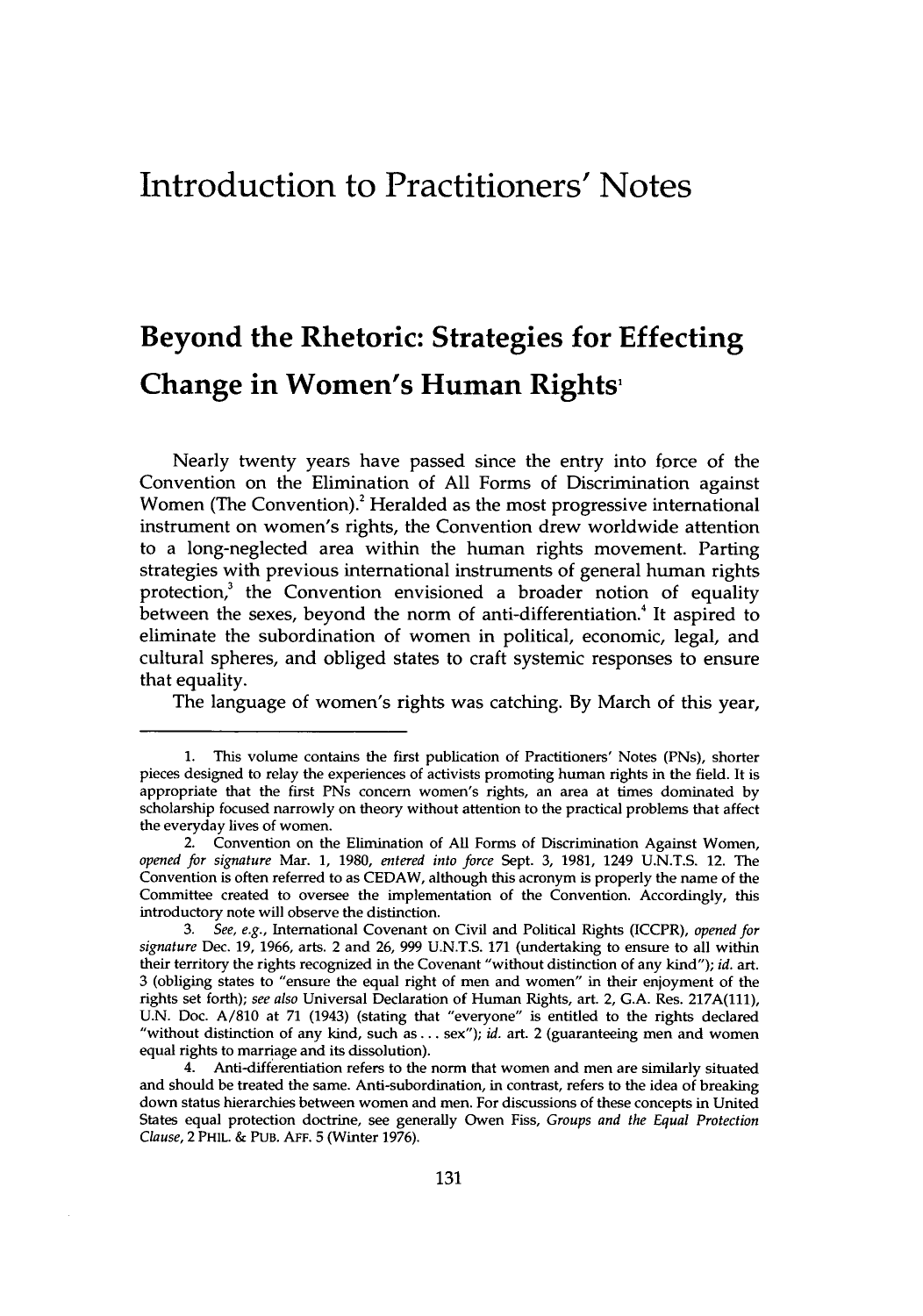167 states were parties to the Convention.<sup>5</sup> Moreover, during the 1990s, twenty-eight states in the Americas ratified a regional treaty against discrimination;<sup>6</sup> the General Assembly adopted a Declaration on the Elimination of Violence against Women;' the **UN** Human Rights Commission appointed the first Special Rapporteur on Violence against Women;<sup>8</sup> and governments developed action plans to promote women's rights at two major intergovernmental conferences, one of which was devoted specifically to the status of women.<sup>9</sup> Given the increased attention and proliferation of "paper" on improving women's rights, one must ask: Has there been actual change?

The reality is disappointing. Human rights groups document the continued, widespread violation of women's human rights, including physical assault, rape, forced prostitution, sexual harassment, unequal pay, lack of employment, discriminatory laws, and more." Relatively few states have been willing to put bite behind their promises **by** providing individual victims the right to bring complaints under the Convention.<sup>11</sup> In the Inter-American System of Human Rights, the Court has yet to hold any state responsible for a violation of the aforementioned regional convention against discrimination. More disturbing, according to Human Rights Watch, some participants of the world conference on women tried to back out of their prior commitments with the excuse that women's rights, such as sexual autonomy, are not universal. Evidently, the *implementation* of the Convention and of other instruments espousing women's rights is not top priority for many governments.

International and domestic women's rights NGOs created much of the necessary momentum to pass the Convention and analogous domestic

<sup>5.</sup> Status of Ratifications of the Principle Human Rights Treaties as of March 28, 2001 at 9, U.N. High Commissioner for Human Rights (Mar. 28, 2001), at http://www.unhchr.ch/pdf/report.pdf.

**<sup>6.</sup>** Inter-American Convention on the Prevention, Punishment and Eradication of Violence Against Women ("Convention of Bel~m do Parii"), *adopted* Jun. **9,** 1994, **33** I.L.M. 1534. Ratification information at http://www.cidh.oas.org/B%E1sicos/basic14.htm.

**<sup>7.</sup> U.N.** Doc. a/48/629, reprinted in 33 Int. Leg. Mat. 1050(1994).

**<sup>8.</sup> UN** Economic and Social Council (Decision 1994/254) (1994).

*<sup>9.</sup> Vienna Declaration and Programme of Action,* **UN** World Conference on Human Rights, Vienna, **1993** 14 HuM. RTS. L.J. **352 (1993);** *Beijing Declaration and Platform for Action,* Fourth World Conference on Women, **A/CONF. 177/20 (1995)** and **A/CONF. 177/20/Add. 1 (1995).** NGOs also participated these conferences **in** parallel **NGO** fora.

**<sup>10.</sup>** *See generally* HUMAN RIGHTS WATCH, VOL. **9,** No. **13, TOo LITrLE** Too **LATE: STATE RESPONSE** TO **VIOLENCE AGAINST** WOMEN (Dec. **1997); AMNESTY INTERNATIONAL,** BROKEN **BODIES,** SHATTERED MINDS: TORTURE **&** ILL-TREATMENT OF WOMEN (Oct. 2000). In addition, both HRW and Amnesty report on continuing violations of women's rights in their annual world reports.<br>11. The mechanism to bring a complaint was created in accordance with the Optional

**<sup>11.</sup>** The mechanism to bring a complaint was created in accordance with the Optional Protocol on the Elimination of Discrimination against Women, *entered into force* Dec. 22, 2000 G.A. Res. 54/4, annex, 54 U.N. GAOR Supp. (No. 49) at 5, U.N. Doc. A/54/49 (Vol. I) (2000).<br>As of April 10, 1991, there were 19 parties and 66 signatories to the Optional Protocol.<br>Signatures to and Ratifications of the Op *Signatures to and Ratifications of the Optional Protocol, at* http://www.un.org/womenwatch/daw/cedaw/sigop.htm.

<sup>12.</sup> HUMAN RIGHTS WATCH, WORLD REPORT 2001 (Dec. 2000), Women's Rights: Human Rights Developments, *at* http://www.hrw.org/wr2kl/women/index.html.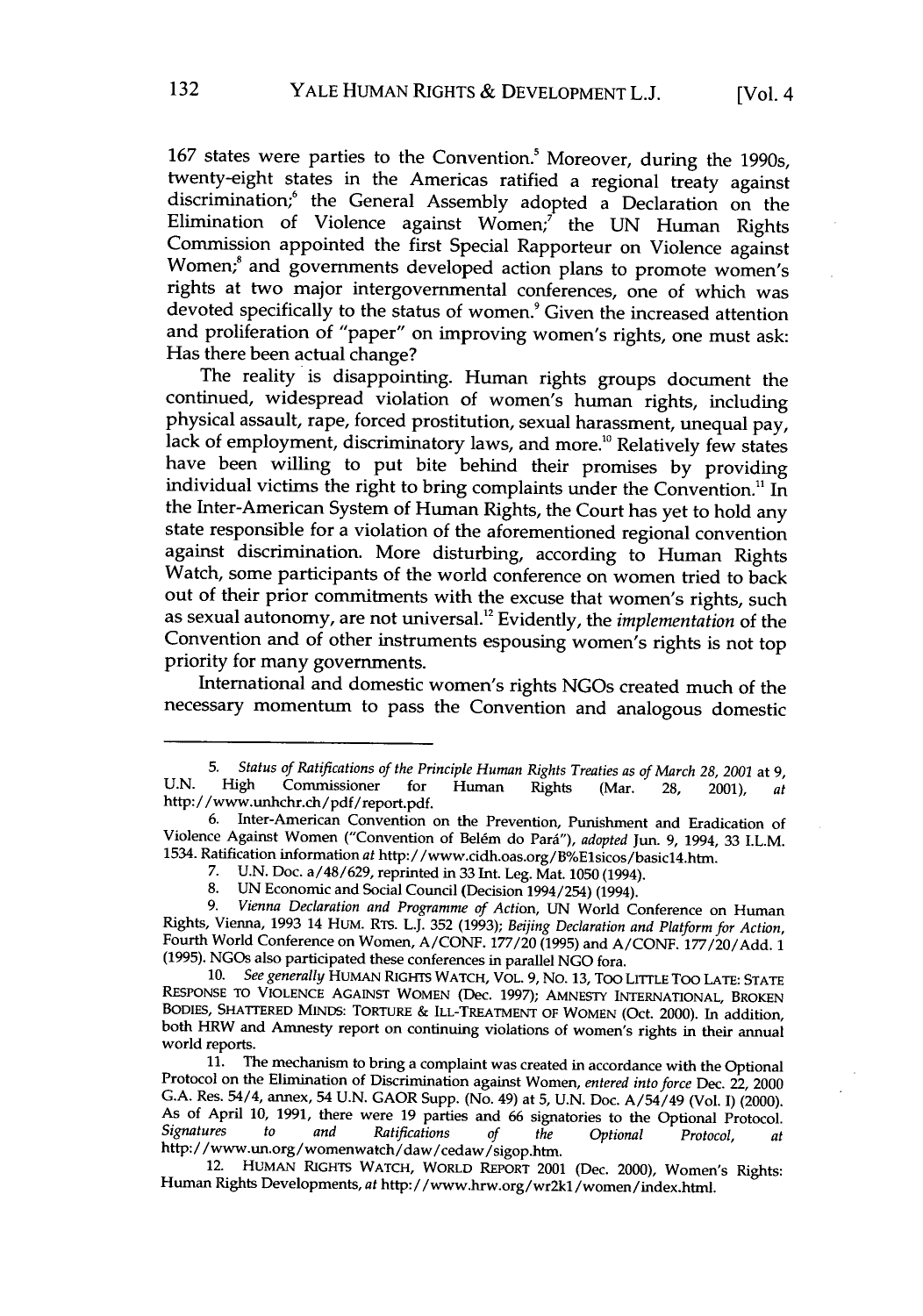legislation around the world. They continue to work to make those promises a reality-by pressuring their governments to implement prowomen policies; educating politicians, judges, law enforcement, health professionals, and civil society about gender issues; and, mobilizing women to demand their rights. As recounted in the Practitioner's Notes below, this struggle is complicated and slow moving.

The following Notes focus on the creative strategies used by human rights activists to bring the reality of women's rights in line with the aspirations of the Convention and its progeny. Written by attorneys drawing from their recent experiences in the field, they describe how to implement these strategies and evaluate their effectiveness. The first two pieces, *Women's Rights in Russia: Training Non-Lawyers to Represent Victims of Domestic Violence* and *Working with the "Enemy": Collaborating in the Implementation of Women's Human Rights* address one of the most grave and widespread violations of women's human rights: domestic violence. Violence against women, in the home and generally, manifests the historical imbalance of power between the sexes, and plays a crucial role in subordinating women. Dianne Post paints an alarming picture of marginalized victims of domestic violence in Russia who are unable to access necessary legal and health services. She describes how law enforcement, health professionals, and even lawyers fail to help because of the common view that domestic violence is a private or family affair in which the state should not get involved. To dispel these myths and alleviate the immediate legal needs of victims of domestic violence, Post trained non-lawyers to counsel and represent these women in court, as well as to educate their communities about violence against women.

Deanna Matzanke employed a perhaps riskier strategy to combat domestic violence in the Dominican Republic (D.R.) and Kenya. Working with local NGOs in each country, this Canadian attorney sought out the governments' collaboration in projects aimed to educate society and enact legislation on violence against women. Matzanke details the dangers and potential benefits involved in collaborating with a party traditionally averse to women's rights. She then delineates the necessary steps to produce a successful project, including suggestions on how to confront common barriers such as stereotyped gender roles of the family and women's lack of political power.

The third piece, *Making Women's Land Rights a Reality in Uganda: Advocacy for Co-Ownership by Spouses,* relates the methods activists used to promote women's right to co-own land in Uganda. Jacqueline Asiimwe describes how the denial of women's land rights in Uganda is interlinked with other forms of discrimination against women, including polygamy, bride-price, violence against women, women's poverty, and lack of political power. In the face of these obstacles, the Ugandan women's movement pushed for the co-ownership of land by spouses-a strategy of compromise. Asiimwe evaluates the defeat of the initial campaign to enact co-ownership legislation, and hypothesizes about future efforts.

The struggle for the materialization of women's human rights is still in